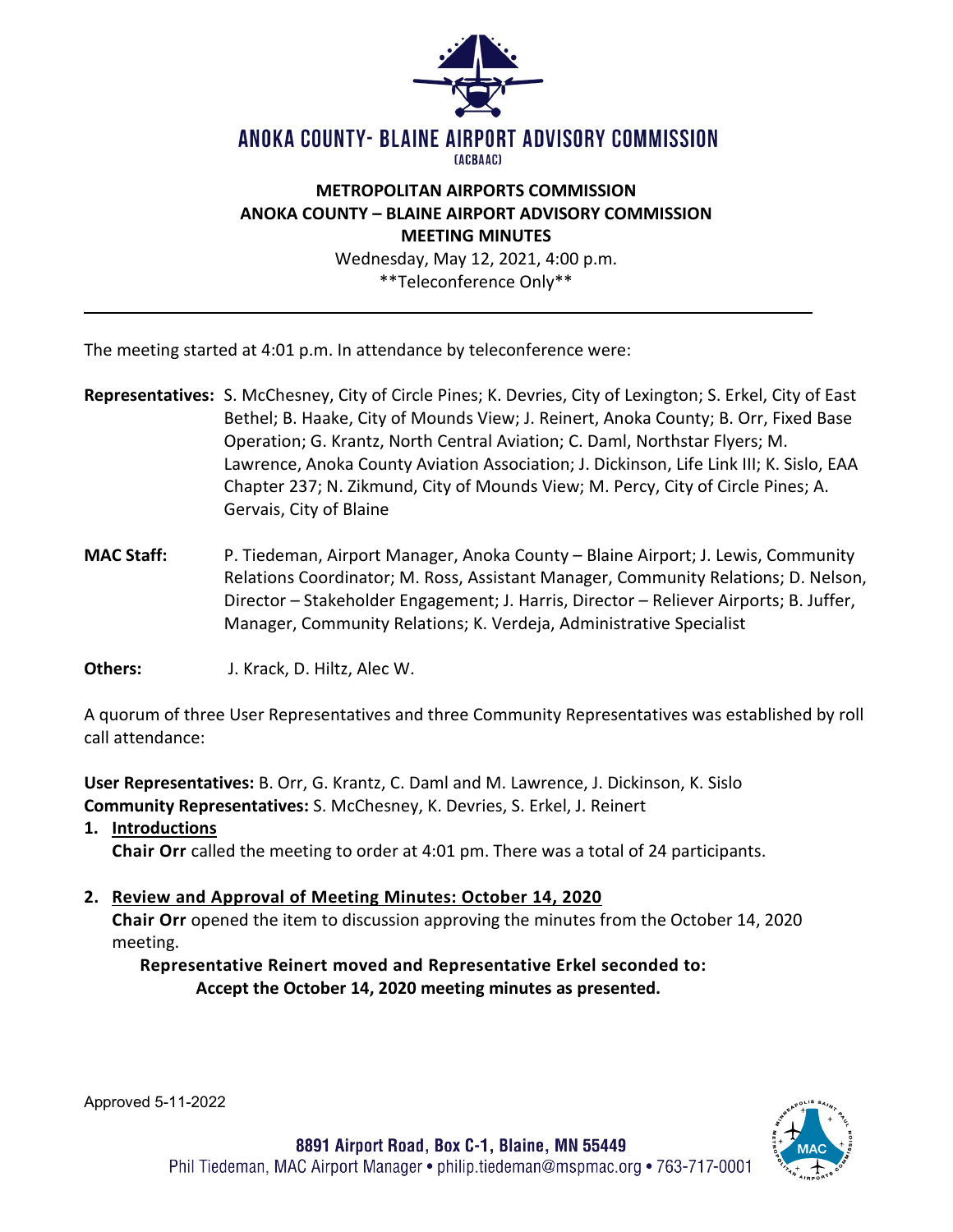**The motion passed on the following roll call vote:** 

**Ayes: Ten McChesney, Devries, Erkel, Reinert, Chair Orr, Krantz, Daml, Lawrence, Dickinson and Sislo**

**Nays: None**

**Abstain: None** 

#### **3. Public Comment**

**Chair Orr** introduced the public comment period and reminded attendees of the ground rules for public comment. There were no members of the public who commented.

### **4. Airport Manager Update**

**Philip Tiedeman, Airport Manager – Anoka County – Blaine Airport, gave an overview of the** COVID-19 progress. Mr. Tiedeman also reviewed the winter season at the airport and gave an update on the construction projects and hangar use. Mr. Tiedeman also discussed the development and planning efforts at the airport, and announced the MAC hired a new Airport Planner.

#### **5. Tenant Highlight**

**Philip Tiedeman, Airport Manager – Anoka County – Blaine Airport,** introduced Doug Hiltz, Vice President & General Manager, Malibu Aerospace.

Mr. Hiltz described that Malibu Aerospace is a Piper aircraft PA46 Specialist. They offer full service PA46 maintenance with Partners for Avionics and Specialized Services. The organization has been recognized within the Malibu and M-Class Owners and Pilots Association (MMOPA) Community as the Premier PA46 Shop. He also explained that they have good working relationships with manufacturers such as Pratt and Whitney. Malibu Aerospace has consistently high customer ratings have attracted aircraft from most states and some international locations. They have an exceptional safety record which is controlled through safety and quality programs. Malibu Aerospace currently has 18 employees and are looking to expand their business.

Mr. Hiltz explained that Malibu Aerospace originally was at the Crystal Airport, then moved to the Anoka County – Blaine Airport and shared space with Lynx. They have since outgrown that shared space and built their own hangar.

### **6. Aircraft Operations and Noise Complaints Summary – 1st Quarter 2021**

**Jennifer Lewis, Technical Advisor,** stated there were 477 noise complaints from 18 locations and 133 nighttime complains from 13 nighttime locations. There were 7,220 operations and 469 nighttime operations recorded for Anoka County-Blaine Airport during the quarter. Ms. Lewis explained that more detail about complaints and operations is available a[t www.macnoise.com/tools](http://www.macnoise.com/tools-reports/interactive-reports)[reports/interactive-reports](http://www.macnoise.com/tools-reports/interactive-reports) 

Approved 5-11-2022